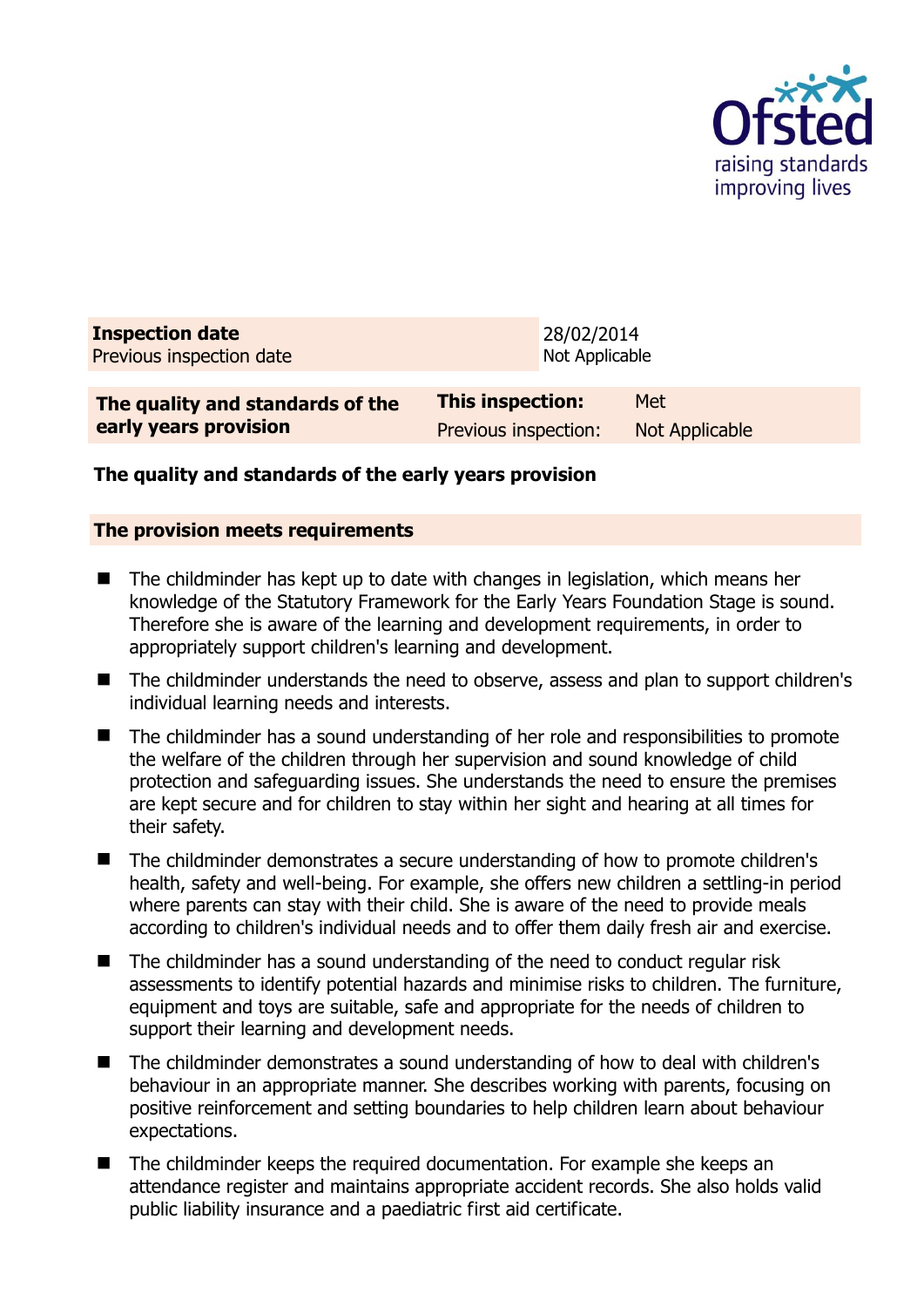■ The childminder demonstrates a sound understanding of the importance of driving improvement in her practice. She attends regular training to develop her knowledge and skills and ultimately improve the quality of her provision for children.

## **Information about this inspection**

Inspections of registered early years provision are:

- $\bullet$  scheduled at least once in every inspection cycle the current cycle ends on 31 July 2016
- scheduled more frequently where Ofsted identifies a need to do so, for example where provision was previously judged inadequate
- brought forward in the inspection cycle where Ofsted has received information that suggests the provision may not be meeting the legal requirements of the Early Years Foundation Stage or where assessment of the provision identifies a need for early inspection
- prioritised where we have received information that the provision is not meeting the requirements of the Early Years Foundation Stage and which suggests children may not be safe
- scheduled at the completion of an investigation into failure to comply with the requirements of the Early Years Foundation Stage.

There were no children on roll when this inspection took place. The findings in this report are based on evidence gathered from discussions with those who care for the children and an inspection of the premises, equipment and relevant documentation. Where there are no children on roll, no judgement is made on the quality of the early years provision as there is no reliable evidence on which to assess its impact on children. The report states whether the provider continues to meet the requirements of registration.

The provision is also registered on the voluntary and compulsory parts of the Childcare Register. This report includes a judgment about compliance with the requirements of that register.

## **Inspection activities**

- $\blacksquare$ The inspector had a tour of the premises and checked all areas used by the children.
- The inspector discussed the childminder's practice with her.
- $\blacksquare$ The inspector viewed a selection of the childminder's documentation, including her policies and procedures and register of attendance.

**Inspector**  Angela Ramsey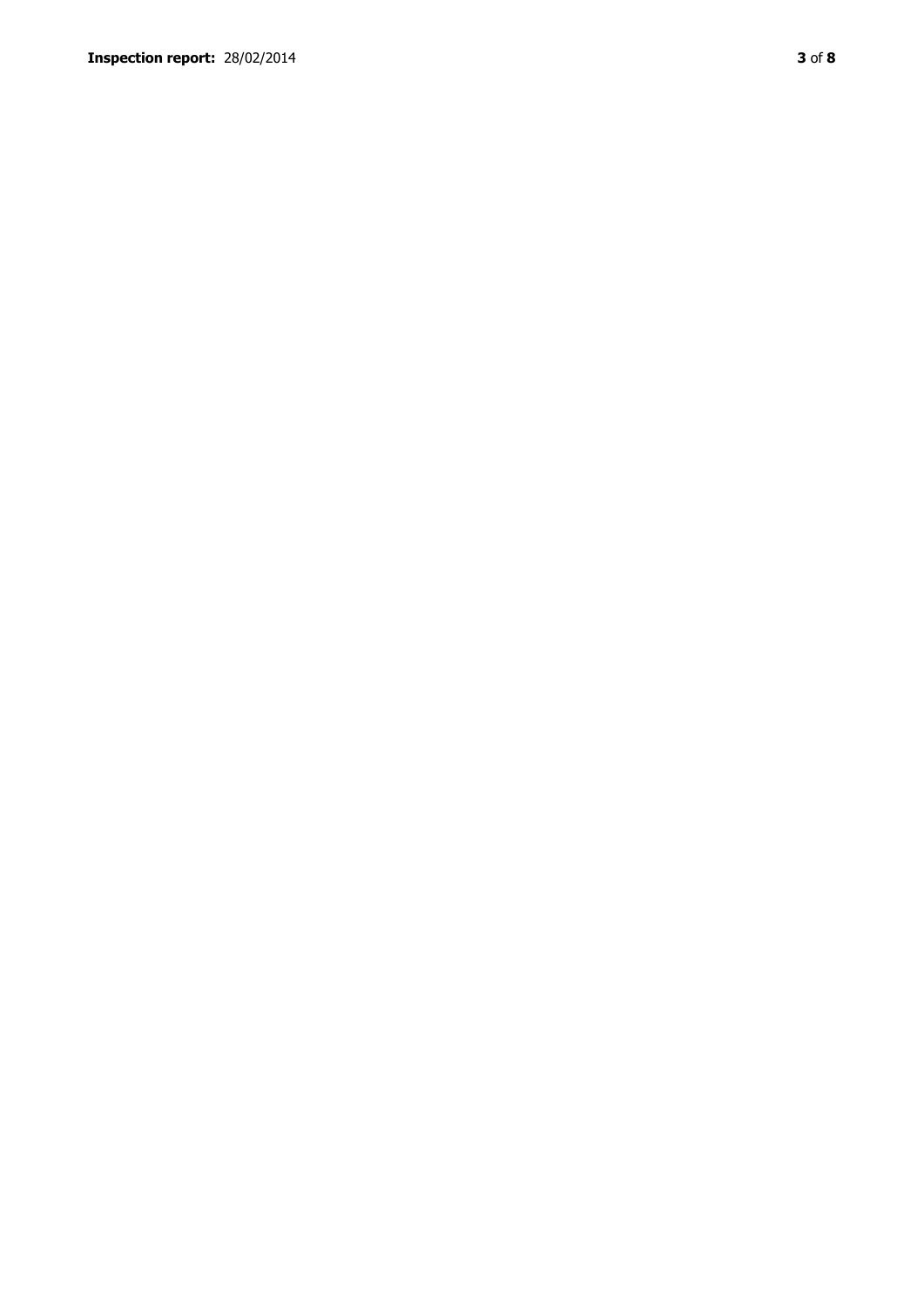## **Full report**

#### **Information about the setting**

The childminder registered in 2011. She lives with her school age child in the London Borough of Wandsworth, close to shops. The childminder's home is situated on the first floor of a terraced house. The lounge and bedroom of the childminder's home are used for childminding. The childminder is registered on the Early Years Register and both the compulsory and voluntary parts of the Childcare Register. At the time of this inspection there were no children on roll.

#### **The Childcare Register**

| The requirements for the compulsory part of the Childcare Register are | Met |
|------------------------------------------------------------------------|-----|
| The requirements for the voluntary part of the Childcare Register are  | Met |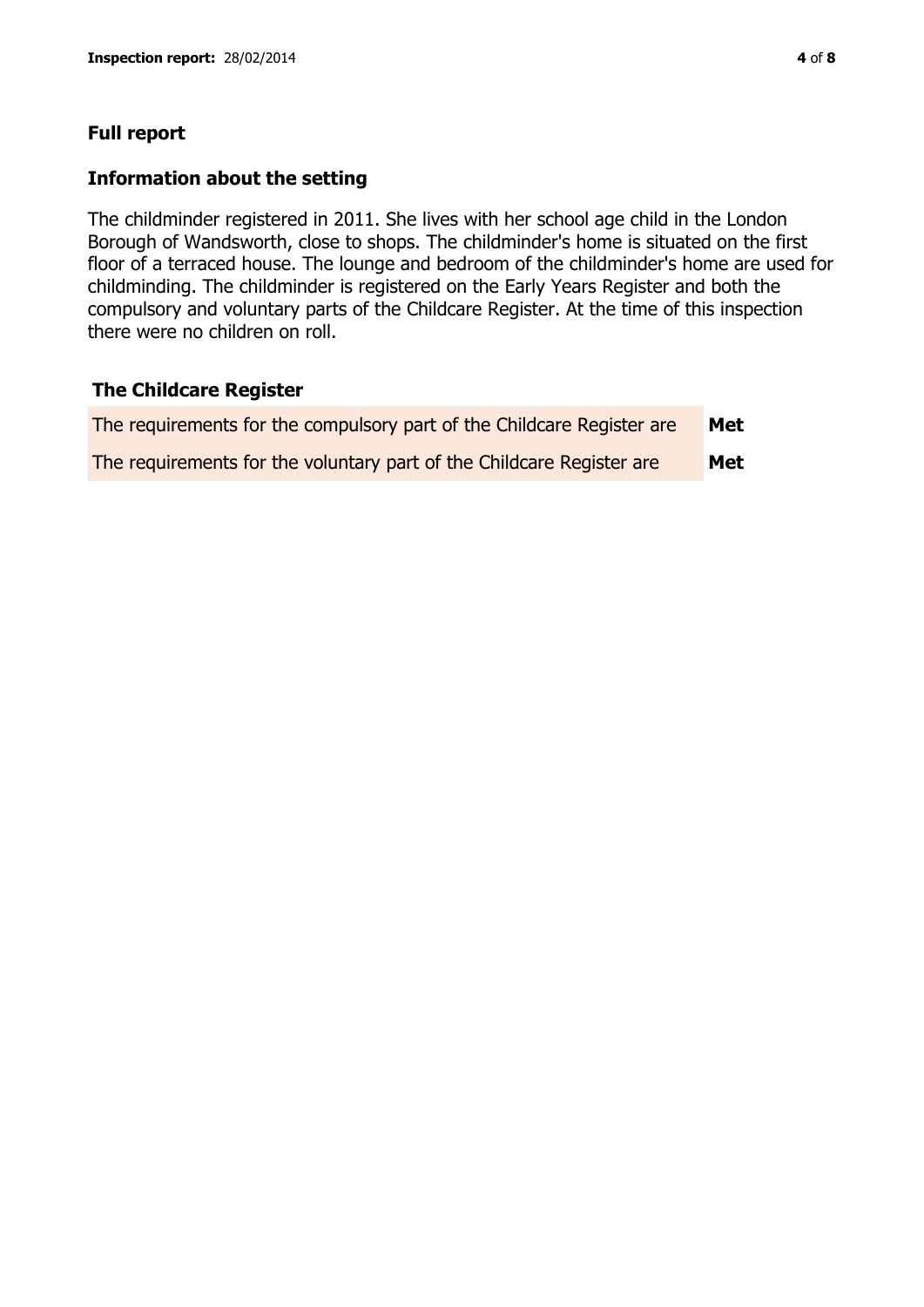# **What inspection judgements mean**

## **Registered early years provision**

| <b>Grade</b> | <b>Judgement</b>        | <b>Description</b>                                                                                                                                                                                                                                                                                                                                                                                |
|--------------|-------------------------|---------------------------------------------------------------------------------------------------------------------------------------------------------------------------------------------------------------------------------------------------------------------------------------------------------------------------------------------------------------------------------------------------|
| Grade 1      | Outstanding             | Outstanding provision is highly effective in meeting the needs<br>of all children exceptionally well. This ensures that children are<br>very well prepared for the next stage of their learning.                                                                                                                                                                                                  |
| Grade 2      | Good                    | Good provision is effective in delivering provision that meets<br>the needs of all children well. This ensures children are ready<br>for the next stage of their learning.                                                                                                                                                                                                                        |
| Grade 3      | Requires<br>improvement | The provision is not giving children a good standard of early<br>years education and/or there are minor breaches of the<br>safeguarding and welfare requirements of the Early Years<br>Foundation Stage. It will be monitored and inspected within<br>twelve months of the date of this inspection.                                                                                               |
| Grade 4      | Inadequate              | Provision that is inadequate requires significant improvement<br>and/or enforcement action. The provision is failing to give<br>children an acceptable standard of early years education and/or<br>is not meeting the safeguarding and welfare requirements of<br>the Early Years Foundation Stage. It will be monitored and<br>inspected again within six months of the date of this inspection. |
| Met          |                         | The provision has no children on roll. The inspection judgement<br>is that the provider continues to meet the requirements for<br>registration.                                                                                                                                                                                                                                                   |
| Not met      |                         | The provision has no children on roll. The inspection judgement<br>is that the provider does not meet the requirements for<br>registration.                                                                                                                                                                                                                                                       |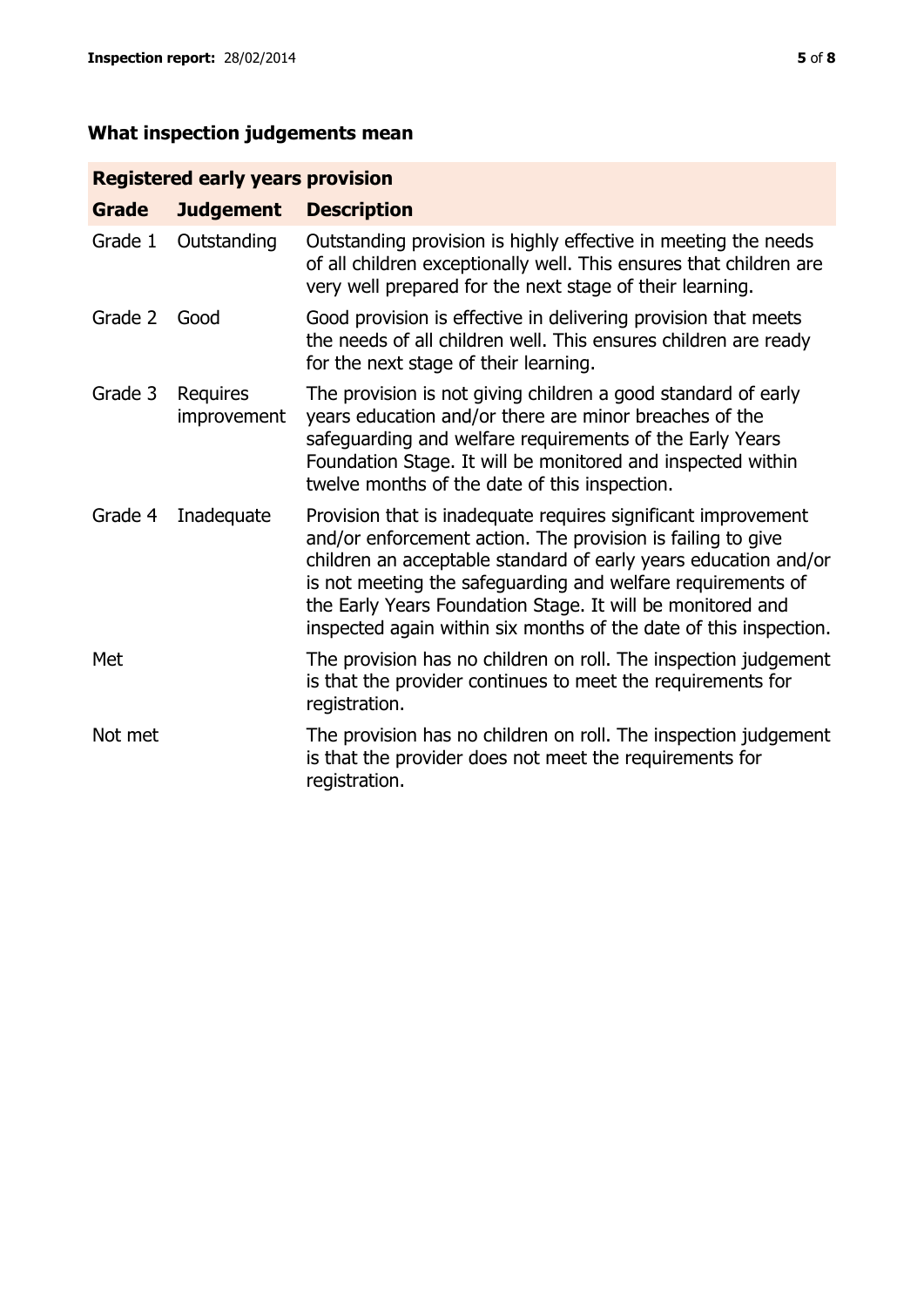## **Inspection**

This inspection was carried out by Ofsted under sections 49 and 50 of the Childcare Act 2006 on the quality and standards of provision that is registered on the Early Years Register. The registered person must ensure that this provision complies with the statutory framework for children's learning, development and care, known as the Early Years Foundation Stage.

## **Setting details**

| Unique reference number       | EY426215       |
|-------------------------------|----------------|
| <b>Local authority</b>        | Wandsworth     |
| <b>Inspection number</b>      | 954158         |
| <b>Type of provision</b>      | Childminder    |
| <b>Registration category</b>  | Childminder    |
| <b>Age range of children</b>  | $0 - 8$        |
| <b>Total number of places</b> | 4              |
| Number of children on roll    | 0              |
| <b>Name of provider</b>       |                |
| Date of previous inspection   | not applicable |
| <b>Telephone number</b>       |                |

Any complaints about the inspection or the report should be made following the procedures set out in the guidance *'Complaints procedure: raising concerns and making complaints* about Ofsted', which is available from Ofsted's website: www.ofsted.gov.uk. If you would like Ofsted to send you a copy of the guidance, please telephone 0300 123 4234, or email enquiries@ofsted.gov.uk.

## **Type of provision**

For the purposes of this inspection the following definitions apply:

Full-time provision is that which operates for more than three hours. These are usually known as nurseries, nursery schools and pre-schools and must deliver the Early Years Foundation Stage. They are registered on the Early Years Register and pay the higher fee for registration.

Sessional provision operates for more than two hours but does not exceed three hours in any one day. These are usually known as pre-schools, kindergartens or nursery schools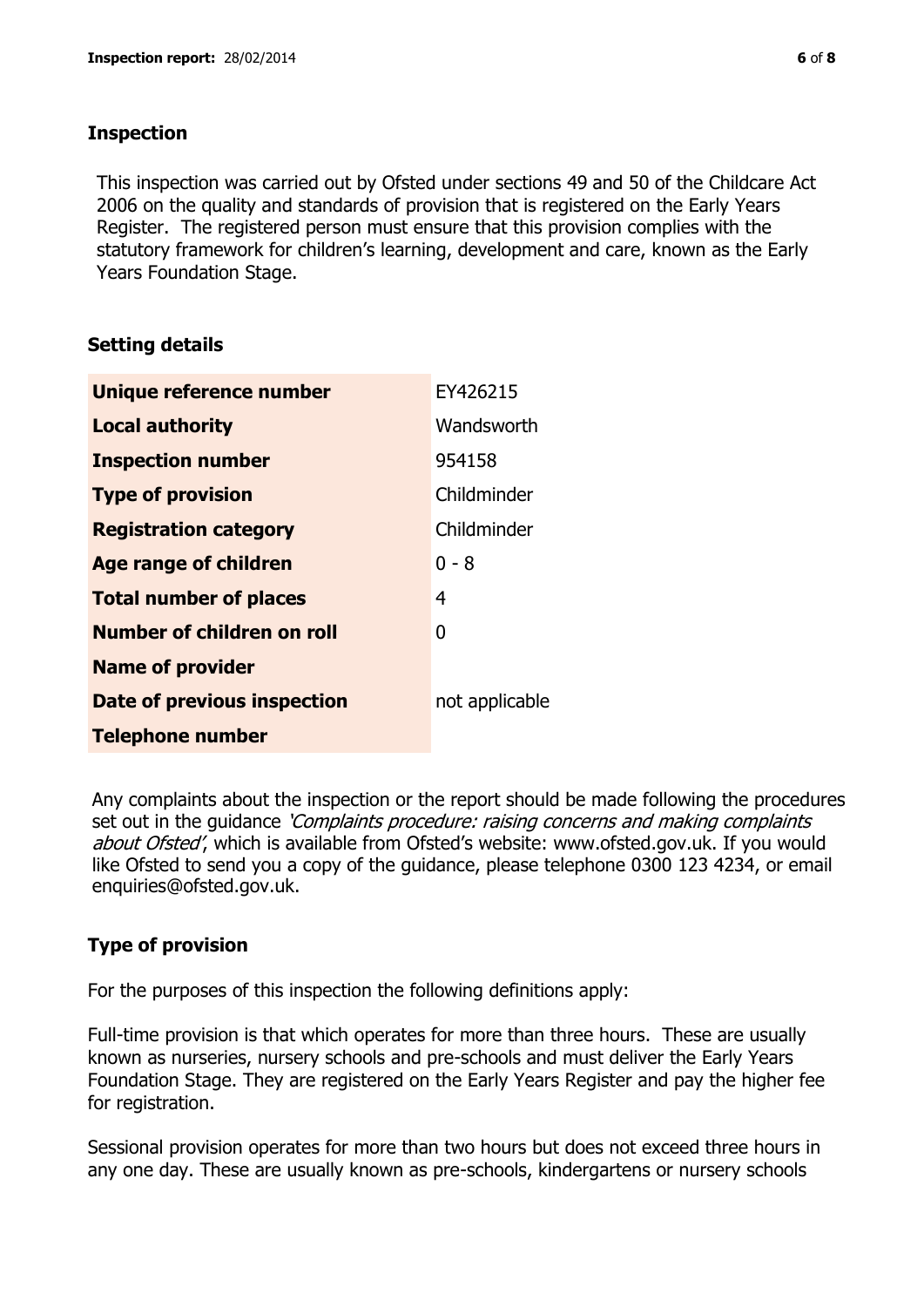and must deliver the Early Years Foundation Stage. They are registered on the Early Years Register and pay the lower fee for registration.

Childminders care for one or more children where individual children attend for a period of more than two hours in any one day. They operate from domestic premises, which are usually the childminder's own home. They are registered on the Early Years Register and must deliver the Early Years Foundation Stage.

Out of school provision may be sessional or full-time provision and is delivered before or after school and/or in the summer holidays. They are registered on the Early Years Register and must deliver the Early Years Foundation Stage. Where children receive their Early Years Foundation Stage in school these providers do not have to deliver the learning and development requirements in full but should complement the experiences children receive in school.